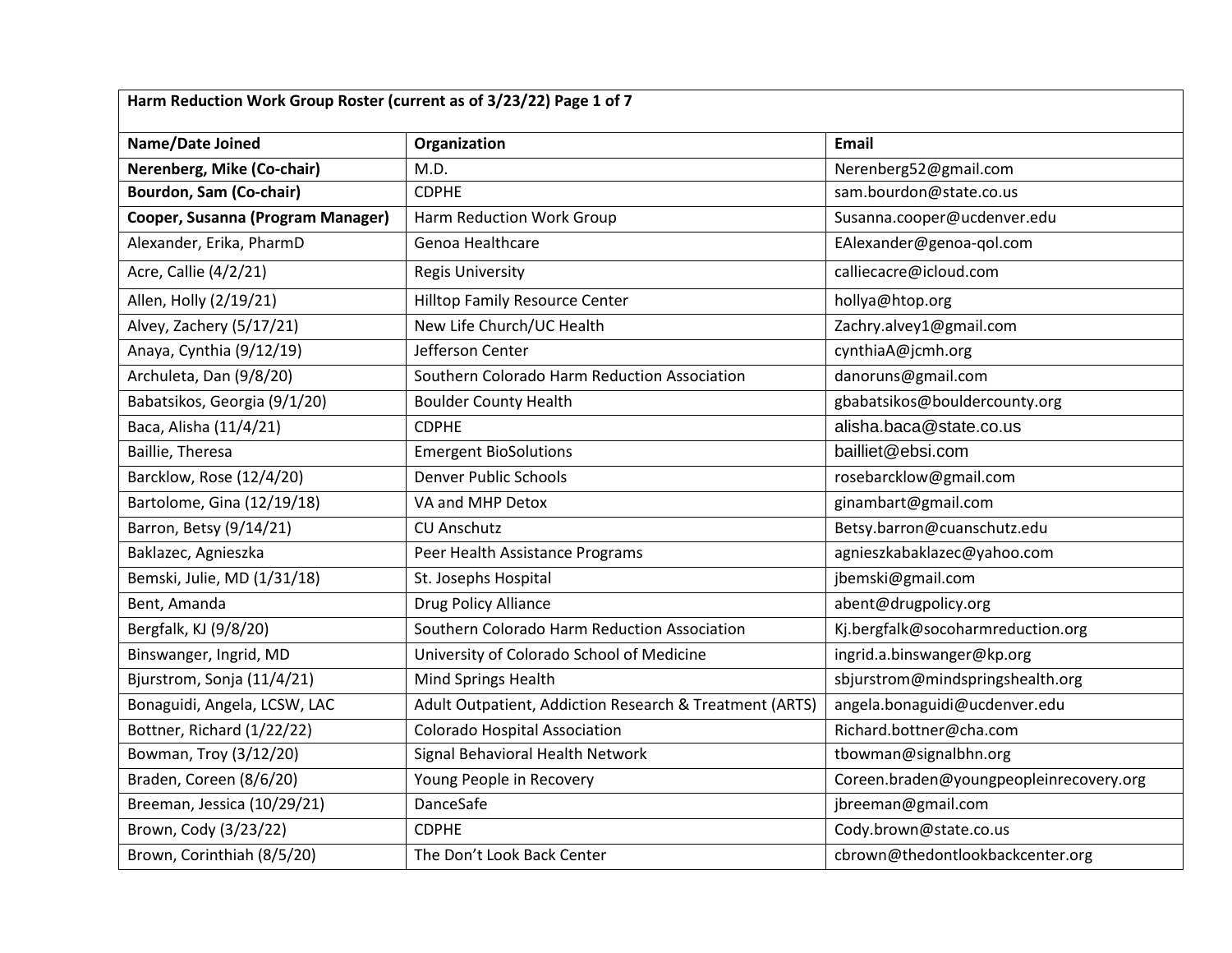| Brown, Katy, PharmD                      | Telligen                                                     | kbrown@telligen.com                       |
|------------------------------------------|--------------------------------------------------------------|-------------------------------------------|
| Brydon, Katie                            | Road to Recovery                                             | kate.brydon@gmail.com                     |
| Bush, Trisha                             | <b>Correctional Health Partners</b>                          | trisha.bush@chpdelivers.com               |
| Bushell, Danna, RN                       | Colorado Chapter, Moms United to End the Drug War            | bushelldl@gmail.com                       |
| Calabrese, Brooke, MD (12/27/17)         | <b>UC School of Medicine</b>                                 | Brooke.calabrese@ucdenver.edu             |
| Canon, Megan (7/20/20)                   | <b>CDPHE</b>                                                 | Megan.canon@state.co.us                   |
| Carnett, Katie, PharmD (1/12/22)         | Albersons/Safeway                                            | katherine.carnett@albertsons.com          |
| Casey, Alice                             | Pharmacy Technician Instructor, Pickens Technical<br>College | alicecasey26@yahoo.com                    |
| Casper, Alana (10/28/21)                 | <b>Community Member</b>                                      | alanarcasper@gmail.com                    |
| Casucci, Charlene (10/28/21)             | <b>Community Member</b>                                      | charcasucci@hotmail.com                   |
| Chang, Soojin, PharmD Cand.<br>(1/24/18) | <b>UC Denver School of Pharmacy</b>                          | Soojin.chang@ucdenver.edu                 |
| Chappelow, Karen (7/17/19)               | Counselors on Call                                           | Karen-rose-@hotmail.com                   |
| Chizmar, Melissa (1/12/22)               | Colorado Health Network                                      | Melissa.chizmar@coloradohealthnetwork.org |
| Clark, Marty (3/1/22)                    | <b>Recovery Ways</b>                                         | mclark@recoveryways.com                   |
| Cline, Kathy (2/3/22)                    | Southern Colorado Harm Reduction Association                 | Kathy.cline@socoharmreduction.org         |
| Cobb, Vincent (11/9/18)                  | UC Health ID Clinic                                          | Vincent.cobb@ucdenver.edu                 |
| Colombo, Christina 9/30/19)              | Jefferson Center                                             | christinaco@jcmh.org                      |
| Condojani, Marc                          | Dept. of Human Services, Office of Behavioral Health         | marc.condojani@state.co.us                |
| Cook, Emily (10/13/21)                   | <b>LCSW</b>                                                  | Ejc510@yahoo.com                          |
| Cooke, Arlene (9/18/20)                  | Otero/Crowley Public Health Department                       | acooke@oterogov.org                       |
| Crawford, Kathleen (10/11/21)            | River Family Health Center                                   | kcrawford@rivervalleyfhc.com              |
| Darouiche, Kyce (8/10/21)                | <b>CU Anschutz Medical Campus</b>                            | Kyce.darouiche@cuanschutz.edu             |
| Daughtry, Tanya (11/11/18)               | Pharmacy Intern                                              | Tanya.daughtry@ucdenver.edu               |
| Davidson, Michael                        | <b>CCPDAP Communications Professional</b>                    | michael.davidson@ucdenver.edu             |
| DeHerrera-Smith, Dayna (1/14/19)         | Front Range Clinic                                           | ddeherrera@frontrangeclinic.com           |
| Dewald, Mary Pat, APRN                   | <b>Nurse</b>                                                 | nursemarypat@gmail.com                    |
| Dollar, Meghan                           | Colorado Municipal League                                    | mdollar@cml.org                           |
| Dorsey, Jericho (9/16/21)                | <b>CDPHE</b>                                                 | Jericho.dorsey@state.co.us                |
| Dugwyler, Renie (2/13/19)                | Jefferson County Sheriff's Office - Public Affairs           | rdugwyler@jeffco.us                       |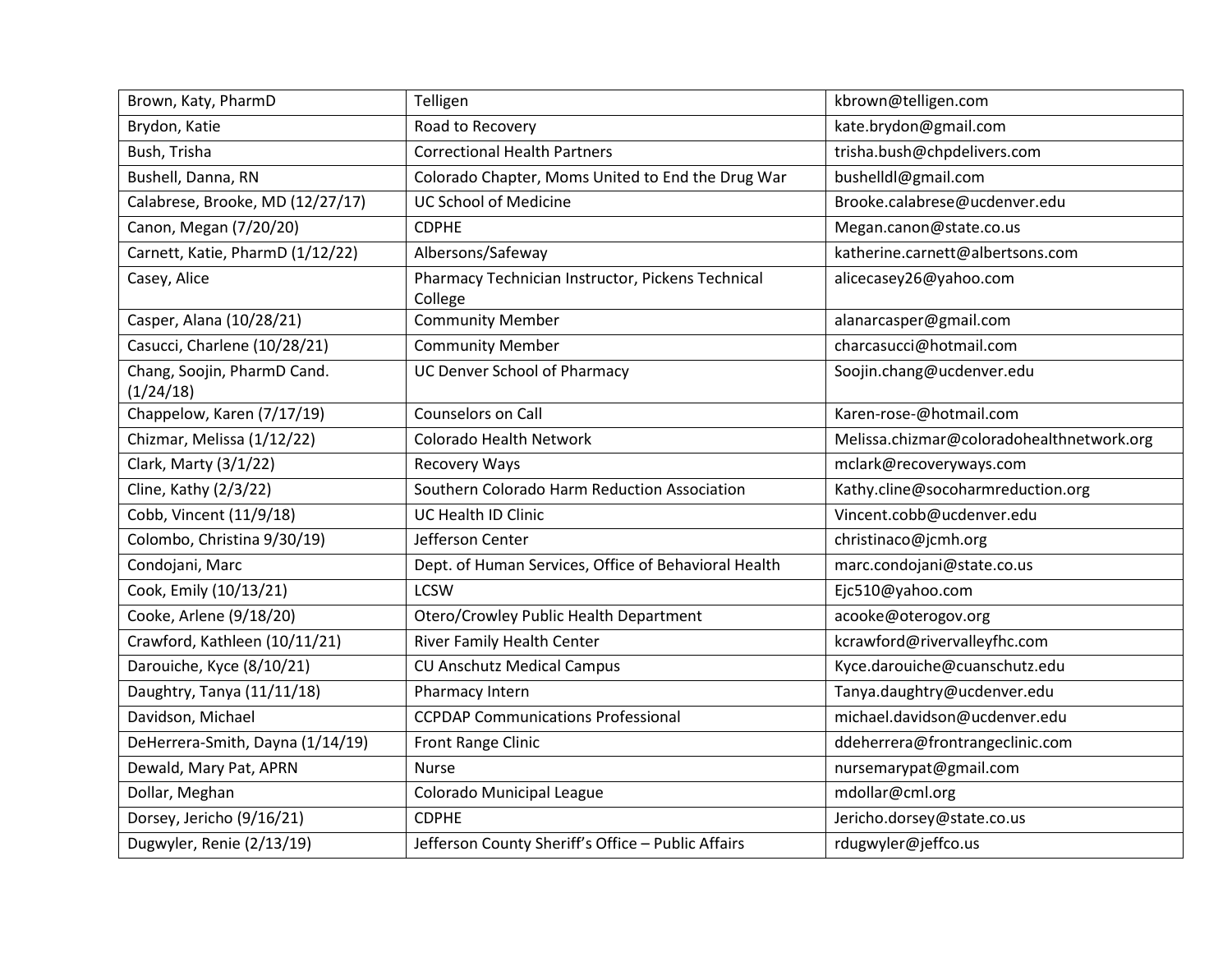| Eaddy, Jessica               | <b>CCPDAP External Relations Strategist</b>             | jessica.eaddy@ucdenver.edu                    |
|------------------------------|---------------------------------------------------------|-----------------------------------------------|
| Edrich, Andreas J., MD       | Heritage Hills Family Medicine                          | tahoeandy@me.com                              |
| Egan, Paul                   | <b>Behavioral Health Group</b>                          | paul.a.egan@gmail.com                         |
| Elsrode, Delaine (1/22/22)   | Face It TOGETHER                                        | delsrode@wefaceittogether.org                 |
| Esquibel, Jose               | <b>CCPDAP Associate Director</b>                        | Jose.A.Esquibel@cuanschutz.edu                |
| Fabian, Dawn (3/4/21)        | Integrative Psychiatric Services                        | dawnfabian@integrativepsychiatricservices.com |
| Feffer, Sophie (1/26/22)     | <b>CDPHE</b>                                            | Sophie.feffer@state.co.us                     |
| Feld, Jamie (3/11/22)        | CO Attorney General's Office                            | Jamie.feld@coag.gov                           |
| Fischer, Matthew (7/16/20)   | Colorado Health Network                                 | Matthew.fischer@coloradohealthnetwork.org     |
| Fisher, Aimee (3/26/19)      | <b>Colorado Coalition for the Homeless</b>              | afisher@coloradocoalition.org                 |
| Flores, Roland, MD           | University of Colorado School of Medicine               | roland.flores@ucdenver.edu                    |
| Ford, Michael F. (4/23/19)   | Jefferson County Public Health                          | mfford@jeffco.us                              |
| Foster, Haley (5/7/18)       | Tri-County Health Department                            | hfoster@tchd.org                              |
| Franco, Carol (7/2/20)       | CU Prevention Research Center for Family & Child Health | Carol.franco@cuanschutz.edu                   |
| Galey, Rochelle              | Division of Youth Corrections                           | Rochelle.galey@state.co.us                    |
| Gallo, Sara (8/23/21)        | Care on Location                                        | sgallo@careonlocation.com                     |
| Garmon, Jamey (1/12/22)      | Colorado Health Network                                 | Jamey.garmon@coloradohealthnetwork.org        |
| Gauna, Danielle (4/4/18)     | Opioid Advisory Group/BOCO                              | Danielle.gauna@gmail.com                      |
| Gilbert, Miles (2/8/21)      | Northern Colorado Health Alliance                       | Mgilbert.alliance@nocoha.org                  |
| Gill, Christine              | <b>Community Member</b>                                 | Title015944@yahoo.com                         |
| Goldberg, Laura (9/13/21)    | <b>Emergent BioSolutions</b>                            | goldbergl@ebsi.com                            |
| Gorman, Fran, DNP, ANP-C, RN | <b>Gorman Medical</b>                                   | Frann63@gmail.com                             |
| Grady, Caitlin (1/9/18)      | <b>Colorado School of Public Health</b>                 | cegrady@me.com                                |
| Green, Sarah (1/12/22)       | Colorado Health Network                                 | Sarah.green@coloradohealthnetwork.org         |
| Gruppuso, Jordan (5/7/21)    | Hilltop Family Resource Center                          | jordang@htop.org                              |
| Haloi, Olivia, M.D. (4/1/20) | <b>Vivent Health</b>                                    | Olivia.haloi@viventhealth.org                 |
| Hart, Krystle (3/21/19)      | <b>Registered Nurse</b>                                 | Khart1217@gmail.com                           |
| Harrison, J.M.               | <b>MD</b>                                               | jmharrisonMD@gmail.com                        |
| Harwell, Danielle (9/1/20)   | Southern Colorado Harm Reduction Association            | Danielle.harmreduction@gmail.com              |
| Higgins, P.J. (1/22/20)      | <b>Community Health Partnership</b>                     | Pj.higgins@ppchp.org                          |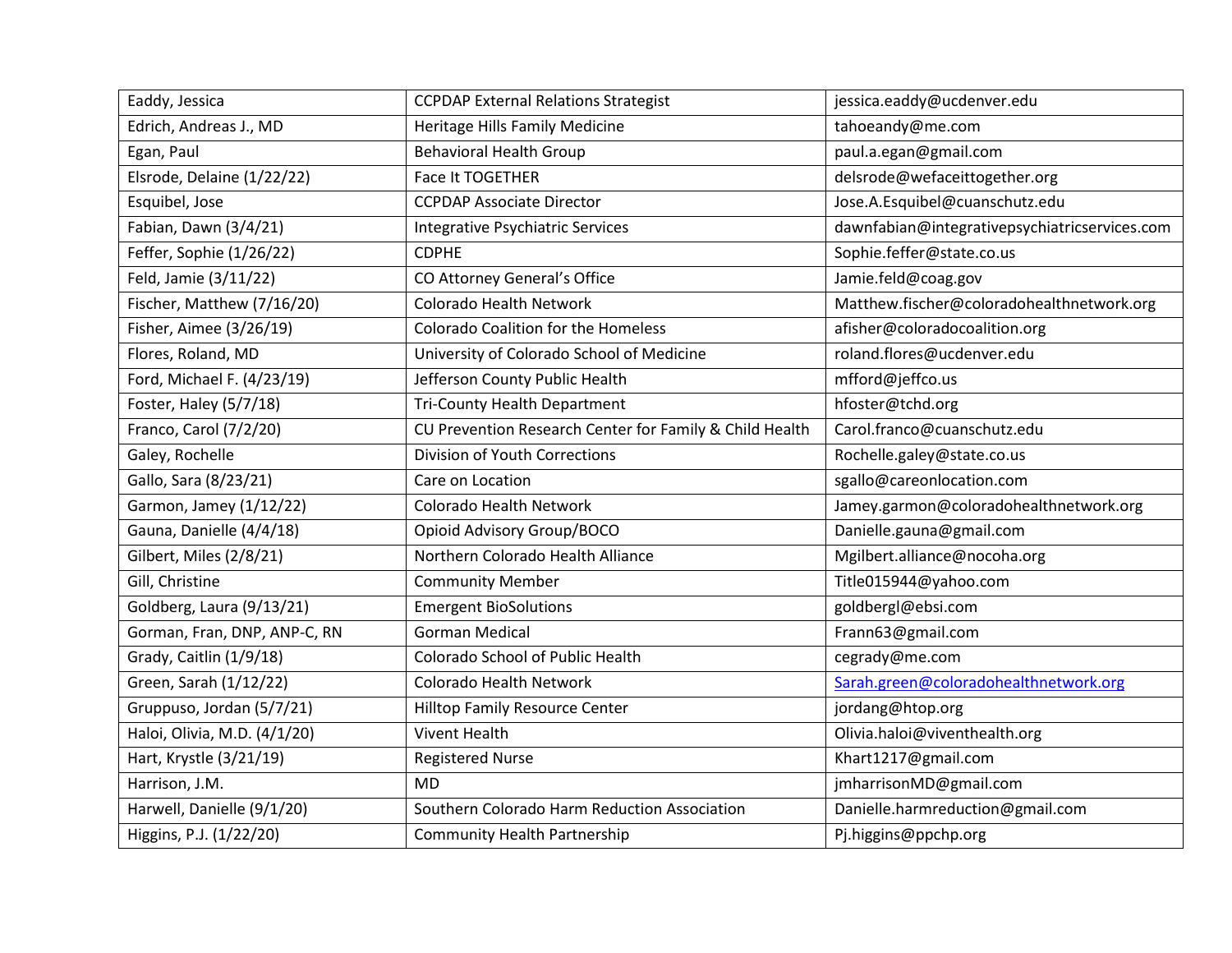| Hill, Karen                     | JP Opioid Interaction Awareness Alliance                | karen@jpopioidalliance.org            |
|---------------------------------|---------------------------------------------------------|---------------------------------------|
| Hogue, Adina (1/6/20)           | <b>Community Member</b>                                 | adinahogue@gmail.com                  |
| Holen, Bill L.                  | Arapahoe County Commissioner                            | BHolen@arapahoegov.com                |
| Hoover, Lorraine (11/26/21)     | Raymond Rountree Jr. Foundation                         | Lorraine.hoover@sosrrjrfoundation.org |
| Hoppe, Jason, DO                | University of Colorado                                  | jason.hoppe@ucdenver.edu              |
| Howlett, Corinne (5/7/21)       | <b>School of Pharmacy</b>                               | Corinne.howlett@cuanschutz.edu        |
| Hughes, Linda (5/7/18)          | Exit the Highway                                        | iempoweruinc@gmail.com                |
| Ingraham, Michael               | <b>Community Member</b>                                 | mwilaxnsax@gmail.com                  |
| Ivanova, Amber (1/12/22)        | Clinica Family Health                                   | aivanova@clinica.org                  |
| Jenkins, Tom (2/12/18)          | Western Colorado Health Network                         | Tom.jenkins@coloradohealthnetwork.org |
| Johnson, Robert J.              | SAP, MAC, LAC, MMFT                                     | help.a.new.outlook.cs@gmail.com       |
| Johnson, Tanja, NP (10/20/18)   | Radian Health                                           | tanjajohnson@gmail.com                |
| Johnson-Kelly, Charles (8/6/21) | Southern Colorado Harm Reduction Association            | Charleskelly3@gmail.com               |
| Junker, Mallory                 | <b>UC Denver</b>                                        | Mallory.junker@ucdenver.edu           |
| Kato, Lindsey                   | <b>CDC National Opioid Response Strategy</b>            | Lindsey.kato@ucdenver.edu             |
| Keane, Ashli (9/1/20)           | Gusto                                                   | Akeane0126@yahoo.com                  |
| Kinkle, Al (10/25/21)           | Kimmie's Recovery Zone                                  | al@kimmiesrecoveryzone.org            |
| Kittell, Shayna (10/3/21)       | River Valley Family Health Centers                      | skittell@rivervalleyfhc.com           |
| Koch, Jeff (1/17/22)            | <b>CHEF (Culinarians Helping Entrepreneurial Folks)</b> | jeff@thechefstable.org                |
| Koehn, Darcy, FNP (12/19/18)    | Foothills Integrated Health Systems                     | darcykoehn@gmail.com                  |
| Koester, Steve (7/21/21)        | <b>Retired Anthropology Professor</b>                   | Steve.koester@outlook.com             |
| Konsella, Laurie (2/18/22)      | <b>Health &amp; Human Services</b>                      | Laurie.konsella@hhs.gov               |
| Krische, Elizabeth (2/19/21)    | A Way Forward                                           | Liz.Krische@gmail.com                 |
| Krsak, Martin, MD (6/27/18)     | <b>UC Denver</b>                                        | Martin.krsak@ucdenver.edu             |
| Kuper, Jen (3/3/22)             | <b>Velocity Biogroup</b>                                | jkuper@velocitybiogroup.com           |
| Kurt, Thomas L., MD, MPH        | <b>Medical Toxicologist</b>                             | tomkurtmd@comcast.net                 |
| LaRocca, Christine (8/11/21)    | Telligen                                                | clarocca@telligen.com                 |
| Larson, Carly (6/10/19)         | <b>Rocky Mountain Crisis Partners</b>                   | carlyl@rmcrisispartners.org           |
| Latta, Lucy (11/26/21)          | Colorado State                                          | Lucy0612@colostate.edu                |
| Leddon, Richard (5/14/21)       | <b>Community Member</b>                                 | rlleddon@mac.com                      |
| Ledonne, Charlotte              | San Luis Valley Area Health Education Center            | charlotte@slvahec.org                 |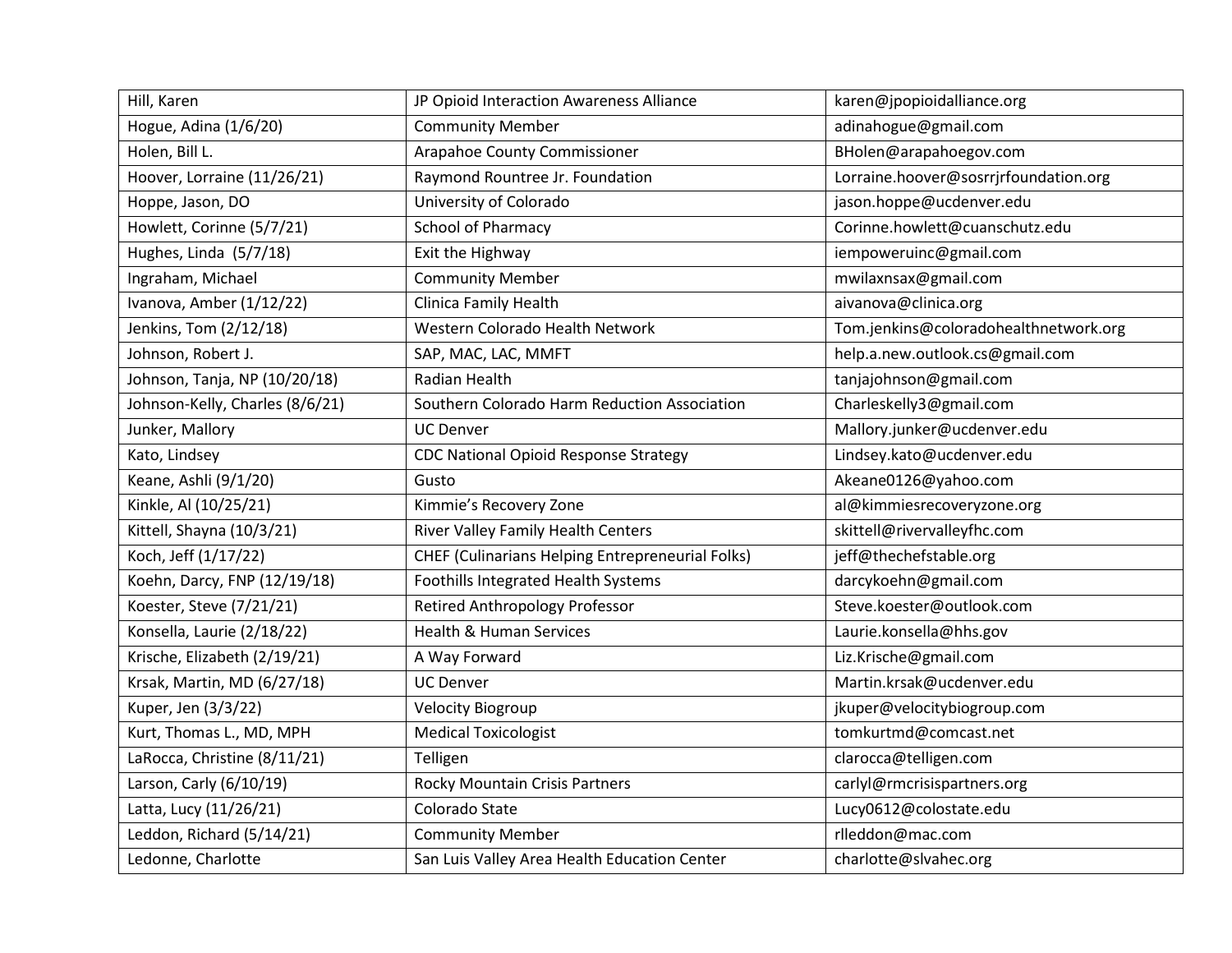| LeGrice, Kirsten (5/30/18)         | <b>UC Denver</b>                                       | Kirsten.legrice@ucdenver.edu             |
|------------------------------------|--------------------------------------------------------|------------------------------------------|
| Li, Qing                           | Epidemiologist                                         | Qing.li@mail.sdsu.edu                    |
| Lobato, Denise, RN (3/10/20)       | SLV Area Health Education Center                       | denise@slvahec.org                       |
| Loggains, Maggie Moorland (9/1/20) | <b>Peer Assistance Services</b>                        | mloggains@peerassist.org                 |
| Loveless, Ashley (5/17/21)         | <b>CDPHE</b>                                           | Ashley.loveless@state.co.us              |
| Martinez, Anita (3/11/22)          | <b>SLV AHEC</b>                                        | anita@slvahec.org                        |
| Madzey, Stephanie (1/24/20)        | Graduate Student                                       | skmadzey@gmail.com                       |
| Mainville, Jen (2/8/21)            | Manager, Mobile MAT                                    | Jmain2qr@gmail.com                       |
| McBurney, Christa, RN (10/5/18)    | <b>UC Health</b>                                       | christaMcBurney@gmail.com                |
| McCarty, Craig, MD                 | <b>Haxtun Hospital District</b>                        | awmphd@yahoo.com                         |
| McCord, Amy (12/3/19)              | <b>Homeward Pikes Peak</b>                             | amymccord@msn.com                        |
| McCulloch, Jane (1/12/22)          | Colorado Health Network                                | Jane.mcculloch@coloradohealthnetwork.org |
| McDevitt, Kim (3/14/22)            | Mile High Health Alliance                              | kim@milehighhealthalliance.org           |
| McLaughlin, Rachael (4/4/18)       | Rocky Mountain Crisis Partners                         | rachael@rmcrisispartners.org             |
| Meardon, Kailey (3/15/21)          | Southeast Health Group                                 | kmeardon@shgco.org                       |
| Metz, Kelli Rae                    | <b>UC Denver</b>                                       | kelli.metz@ucdenver.edu                  |
| Meyers, Nichole (8/19/19)          | <b>ARTS</b>                                            | nichole.meyers@ucdenver.edu              |
| Milanski, Becky (9/15/21)          | Recovery Café Longmont                                 | becky@recoverycafelongmont.org           |
| Miller, Michael (3/26/19)          | Jefferson County Public Health                         | mmiller@co.jefferson.co.us               |
| Money, Sarah (3/5/21)              | Southern Colorado Health Network                       | Sarah.Money@coloradohealthnetwork.org    |
| Montague, Jennifer, MD, (10/29/21) | Sandstone Care                                         | Jennifer.montague@sandstonecare.com      |
| Mueller, Kathryn, MD, MPH          | Medical Director, Colorado Div of Workers Compensation | kathryn.mueller@state.co.us              |
| Mulvihill, Sharon (1/12/19)        | <b>Riverstone Health</b>                               | Sharon.mul@riverstonehealth.org          |
| Noonan, Mark (9/17/21)             | Salvation Army Intermountain Division                  | mark.noonan@usw.salvationarmy.org        |
| O'Keefe, Dawn (2/18/22)            | Peak Vista Community Health Center                     | paladinfamily@yahoo.com                  |
| O'Keefe, Julie                     | Pharmacist                                             | Julieokeefe4@gmail.com                   |
| Olberding, Gina                    | <b>CCPDAP Assistant Director</b>                       | gina.olberding@ucdenver.edu              |
| Olsen, Krista                      | Pharmacist                                             | Krista.olsen@cuanschutz.edu              |
| Patel, Nashel (7/1/18)             | <b>Pharmacy Student</b>                                | Nashel.patel@ucdenver.edu                |
| Platts, Debbie (3/4/21)            | A Way Forward, Inc                                     | Daplatts1@comcast.net                    |
| Quinn Paton 3/4/21)                | <b>Vivent Health</b>                                   | Quinn.paton@viventhealth.org             |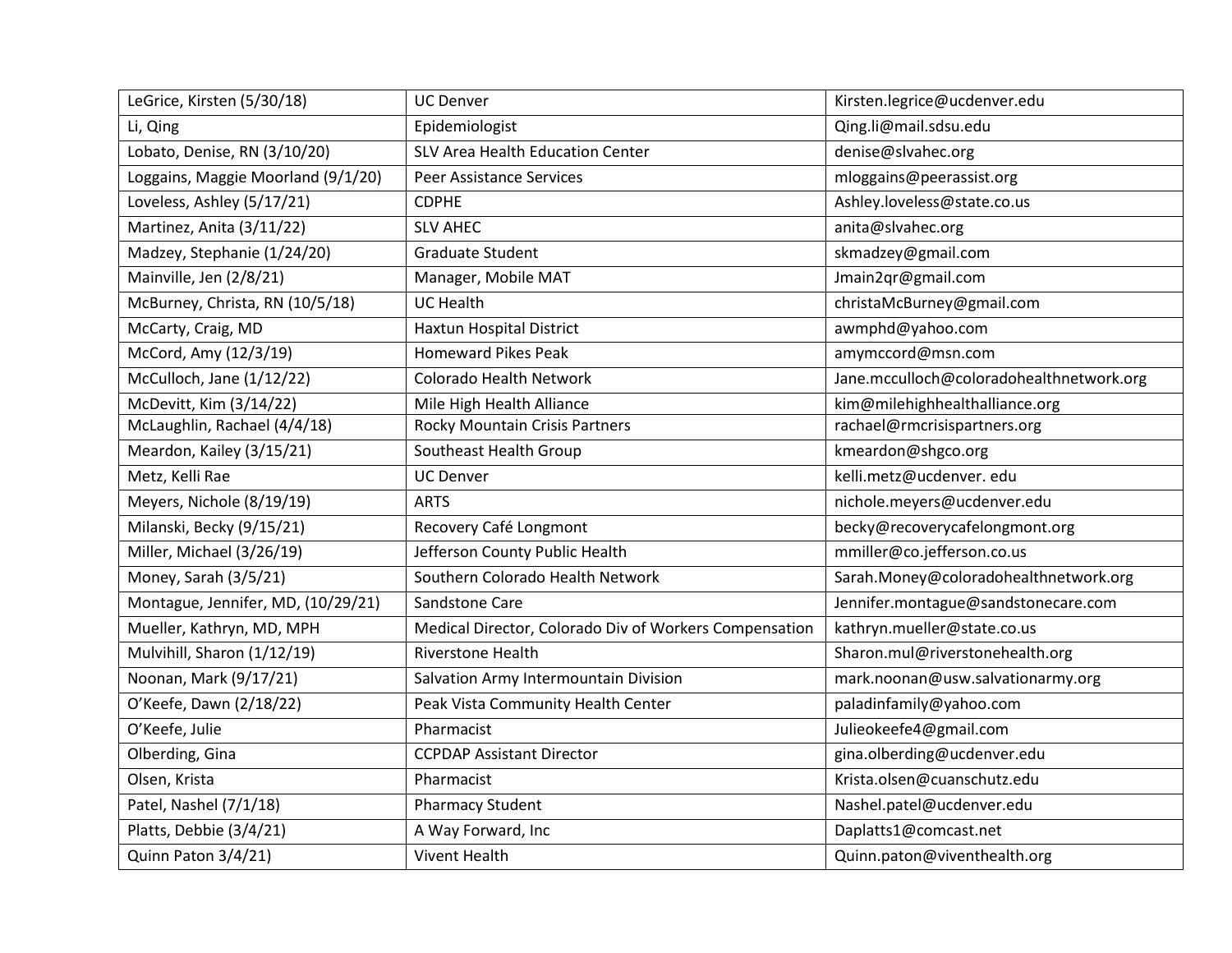| Pellegrino, Robyn, RN (12/4/17)   | <b>RN Manager</b>                           | Robyn.pellegrino@hotmail.com           |
|-----------------------------------|---------------------------------------------|----------------------------------------|
| Pelo, Theresa                     | <b>King Soopers</b>                         | theresa.pelo@stores.kingsoopers.com    |
| Perry, Robert, MD                 | M.D.                                        | robert.perry@ucdenver.edu              |
| Pietrafeso, Steve (2/14/19)       | <b>Denver Rescue Mission</b>                | spietrafeso@denrescue.org              |
| Piotti, Louis (2/18/22)           | Sober AF Entertainment                      | ljpiotti@aftershockfam.org             |
| Place, Jen (5/2018)               | <b>CCPDAP Program Manager</b>               | Jennifer.place@ucdenver.edu            |
| Portnoy, Norma (1/28/21)          | <b>Community Member</b>                     | normaportnoy1112@gmail.com             |
| Pusnik, Adrijana                  | <b>MPH</b>                                  | adrijana-pusnik@uiowa.edu              |
| Redman, Romany                    | MD Candidate 2016, UC School of Medicine    | romany.redman@ucdenver.edu             |
| Rider, Sarah, NP (1/12/22)        | <b>UC Health</b>                            | Sarah.rider@cuanschutz.edu             |
| Robbins, Emily RN (5/7/18)        | <b>UC Health</b>                            | esdanner@gmail.com                     |
| Rocha, Cassandra (6/7/21)         | City & County of Denver                     | Cassandra.rocha@denvercountycourt.org  |
| Rodriguez, Gabrielle (11/27/17)   | North Colorado Health Alliance              | rodriguezgabriellek@gmail.com          |
| Roger, Kala (3/4/22)              | <b>Velocity Biogroup</b>                    | kalar@velocitybiogroup.com             |
| Rorke, Marion, MPH                | Denver Environmental Health                 | marion.rorke@denvergov.org             |
| Rossi MacKay, Diane (6/26/19)     | The Vista Group                             | drossi@thevistagroup.com               |
| Rumeley, Duke (2/24/20)           | Sober AF Entertainment                      | duke@soberafe.com                      |
| Ryan, Courtnay (12/9/19)          | Telligen                                    | cryan@telligen.com                     |
| Ryan, Jennifer (1/2/19)           | <b>Foothills Integrated Health</b>          | jennifer@foothillsintegratedhealth.com |
| Sachs, Wendy (2/21/21)            | Denver County Curt                          | Wendy.sachs@denvercountycourt.org      |
| Saeedi, Arman (2/28/22)           | <b>UC School of Medicine</b>                | Arman.saeedi@cuanschutz.edu            |
| Saiz, Anthony                     | Albertson's Safeway                         | anthony.saiz@safeway.com               |
| Sayre, T.J., Pharmacist (2/14/20) | Regis University School of Pharmacy         | tsayre@regis.edu                       |
| Seldeen, Maggie (6/19/20)         | <b>High Rockies Harm Reduction</b>          | maggie@highrockiesharmreduction.com    |
| Sharma, Brahma (8/31/21)          | <b>Smart Genes</b>                          | brahmasharma@hotmail.com               |
| Sharma, Jyoti (2/2/21)            | The Reentry Initiative                      | jyoti@reentryinitiative.org            |
| Shatz, Nicole (11/15/21)          | <b>Memorial Regional Health</b>             | Nicole.shatz@memorialrh.org            |
| Shuler, James, MD                 | <b>SUD Consultants</b>                      | shulers@aol.com                        |
| Simbeye, Lindsey (1/21/20)        | <b>CCPDAP External Relations Strategist</b> | Lindsey.simbeye@cuanschutz.edu         |
| Skye Smith, Heather               | Craig Hospital                              | skyeturtle@gmail.com                   |
| Solano, Judy                      | Southern Colorado Harm Reduction            | Judysolano15@gmai.com                  |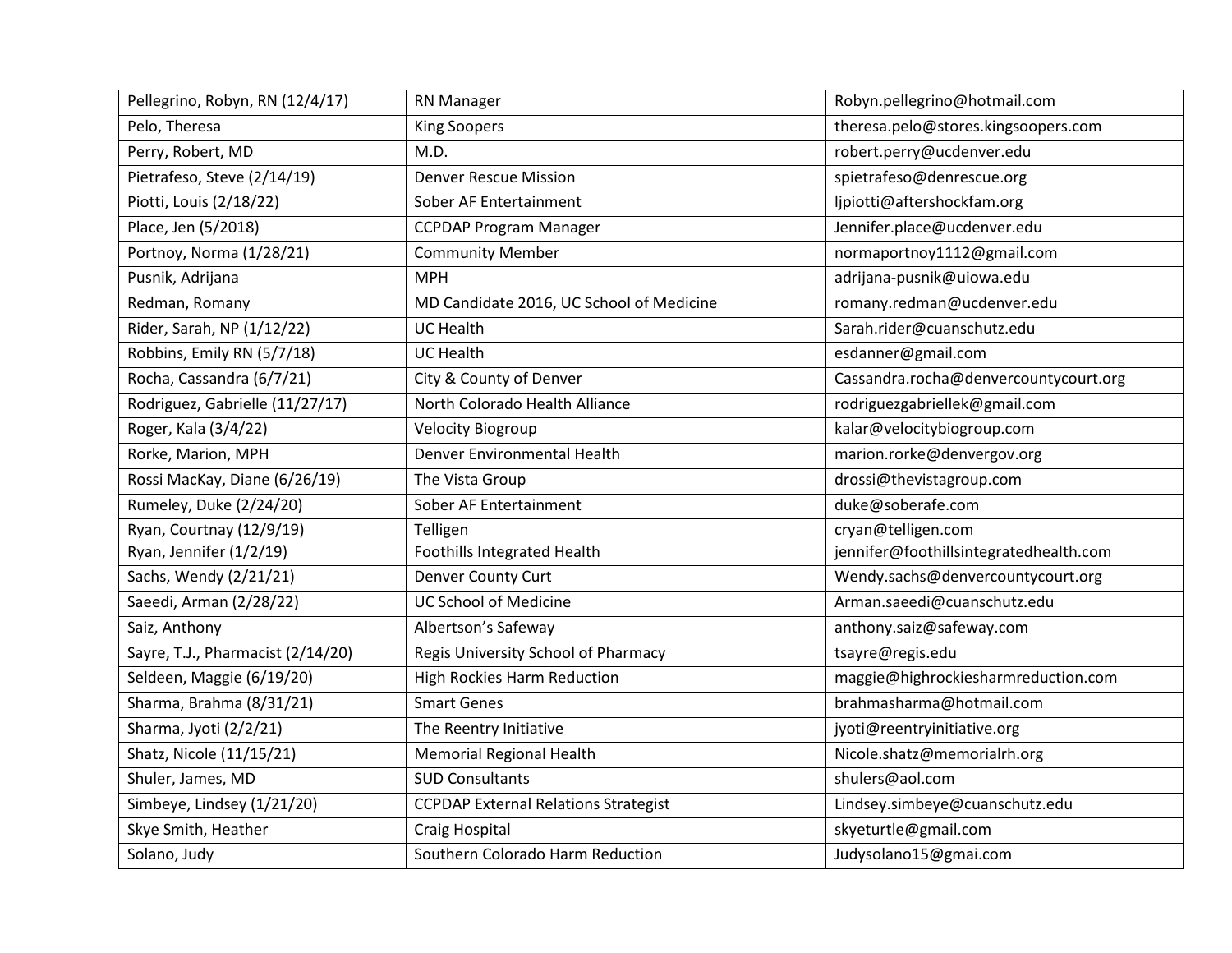| Spiers, Jessie (7/20/20)        | AspenPointe                                    | Jessie.spiers@aspenpointe.org  |
|---------------------------------|------------------------------------------------|--------------------------------|
| Spurgeon, Lori (8/11/21)        | <b>Denver Recovery Group</b>                   | lori@denverrecoverygroup.com   |
| Steinfurth, Nancy A. (12/11/19) | <b>Vivent Health</b>                           | Nancy.steinfurth@comcast.net   |
| Stader, Don                     | M.D.                                           | donald.stader@gmail.com        |
| Stevens, Anna (9/15/19)         | <b>CU Anschutz</b>                             | annakstevens@comcast.net       |
| Stewart, Stephanie              | <b>UC Denver</b>                               | Stephanie.stewart@ucdenver.edu |
| Stock, Chris                    | Pharmacist (Ret.)                              | Chrisstock2002@gmail.com       |
| Stroud, Patricia (6/26/21)      | Rocky Mountain Crisis Partners                 | patricias@rmcrisispartners.org |
| Succo, Imo (1/16/22)            | <b>SWCAHEC</b>                                 | imo.succo@swcahec.org          |
| Swanson, Kendr (7/29/20)        | <b>Regis University</b>                        | Kswanson003@regis.edu          |
| Talbott, Ann, LPC, LAC          | Addiction Research & Treatment Services (ARTS) | Ann.talbott@ucdenver.edu       |
| Tartz, Zoe (4/19/21)            | Rocky Vista University                         | Zoe.tartz@rvu.edu              |
| Teater, Don, MD (1/6/19)        | <b>Teater Health Solutions</b>                 | don@teaterhs.com               |
| Thomas, Andrea Y. (4/29/19)     | <b>Voices for Awareness Foundation</b>         | andrea@voicesforawareness.com  |
| Thompson, Evan (12/17/21)       | CU Forensic Psychiatry Program                 | ethompdo@gmail.com             |
| Tormohlen, Kayla                | Johns Hopkins School of Public Health          | Ktormoh1@jhu.edu               |
| Triplett, Jessica (4/2/19)      | <b>CDHS</b>                                    | Jessica.triplett@state.co.us   |
| Urban, Zach                     | Wheat Ridge City Council                       | Zurban@ci.wheatridge.co.us     |
| Valuck, Robert, PhD             | <b>Center Director</b>                         | robert.valuck@ucdenver.edu     |
| Valdez, Joseph                  | Pharmacist, LaJara, Colorado                   | jtvaldez3@yahoo.com            |
| VanDyke, Mike (9/12/19)         | Center for Health, Work, & Environment         | Mike.vandyke@cuanschutz.edu    |
| Van Voorhis, Amy, RN (10/16/18) | CeDAR                                          | Doves4av@yahoo.com             |
| Velie, Susanna (11/27/20)       | <b>Christlife Ministries</b>                   | svelie@mychristlife.org        |
| Vigil, Caleb (8/6/21)           | Southern Colorado Harm Reduction Association   | Vigilcaleb94@gmail.com         |
| Wagner, Nicole (4/12/21)        | <b>CU Anschutz</b>                             | Nicole.wagner@cuanschutz.edu   |
| White, LeeAnn (11/9/18)         | Telligen                                       | lwhite@telligen.com            |
| Willis, Megan                   | Rueckert-Hartman College/Regis                 | mwillis@regis.edu              |
| Willis, Robert, PharmD, BCAP    | Albertsons/Safeway                             | robert.willis@safeway.com      |
| Wolf, Katie                     | Wolf Public Affairs                            | katie@wolfpublicaffairs.com    |
| Wright, Elexia (12/3/19)        | <b>UC Denver</b>                               | Elexia.wright@ucdenver.edu     |
| Wright, Steven, MD              | Family & Addiction Medicine                    | sleighwright@gmail.com         |